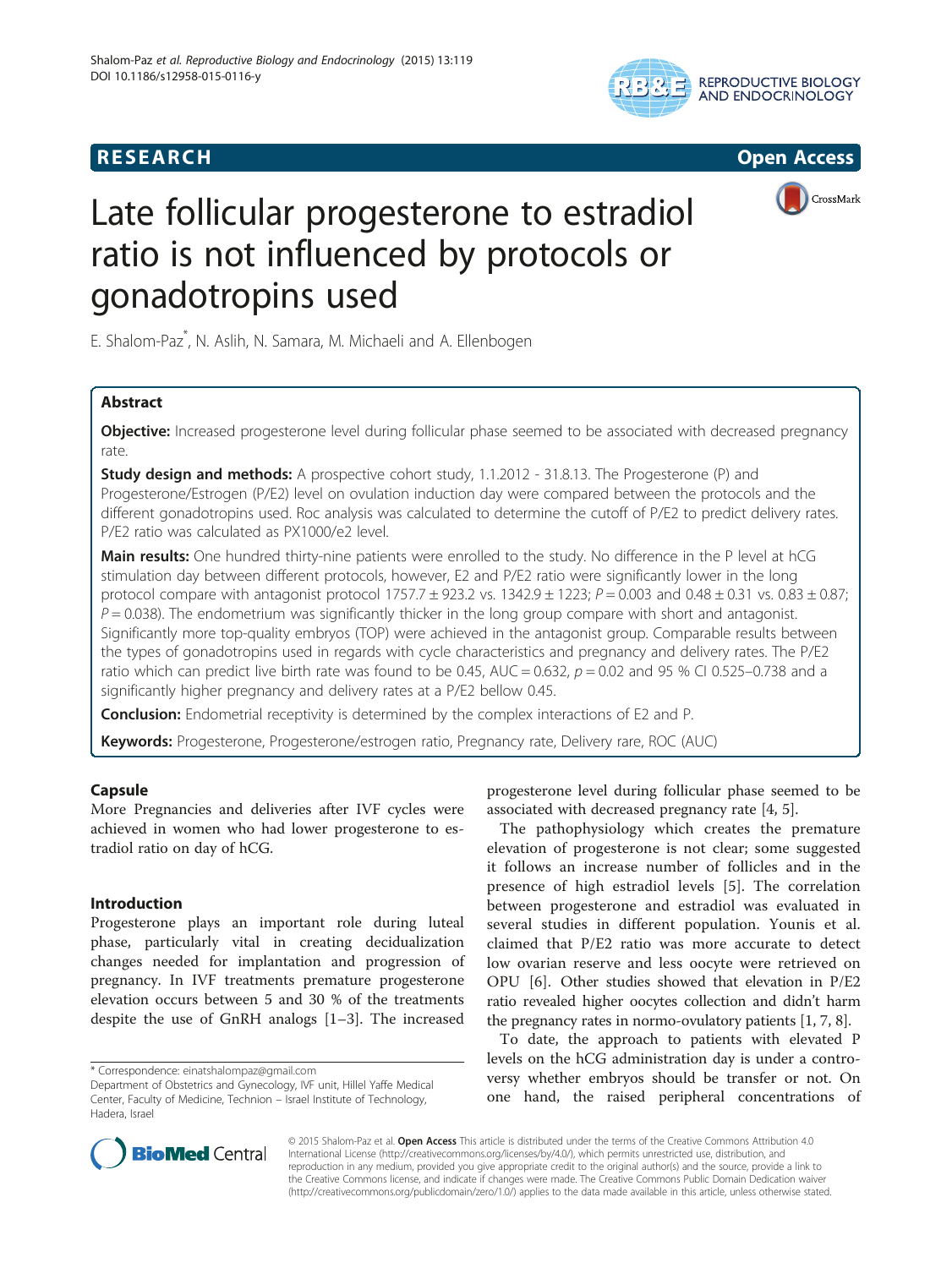progesterone in the late follicular phase are likely to influence the secretory changes of the endometrium, leading to impaired endometrial receptivity and premature decidualization [[9\]](#page-5-0) and as a consequence a decreased probability for ongoing pregnancy [[1, 2, 4](#page-5-0)]. On the other hand the oocyte and embryo quality were not adversely affected [[10](#page-5-0), [11](#page-5-0)].

To the best of our knowledge, no data was published comparing the difference between treatment protocols and type of gonadotropins administered during stimulation and progesterone levels progesterone/estradiol ratio and treatment outcome.

We assumed that the GnRH analog and gonadotropins used during stimulation may have an influence on progesterone level and P/E2 ratio. The primary objective was to establish a serum P and P/E2 ratio threshold that would define detrimental levels to cycle outcomes. As a secondary objective, we aimed to determine the correlation between serum P levels and P/E2 ratio on the day of hCG administration to the different stimulation protocols, gonadotropins used and pregnancy and delivery rates.

## Material and methods

#### Study participants

Patients undergoing fresh ART were enrolled prospectively to participate in the study between 1.1.2012 and 31.8.13 at the IVF unit in Hillel Yaffe Medical Center. To reflect the broad range of patients typically encountered in clinical practice, no inclusion/exclusion criteria were applied regarding baseline characteristics except women's age <42. Institutional review board approval was obtained and all patients signed an informed consent in order to participate in the study.

#### Treatment protocol

The treatment protocol, type and doses of gonadotropins were prescribed on a case-by-case basis according to patient characteristics and clinician preferences and judgment. The initial dose of gonadotropin was individualized for each patient according to age, basal FSH levels, antral follicle count, body mass index (BMI), and previous response to ovarian stimulation. Dose adjustments were performed according to ovarian response, which was monitored by vaginal scans and estradiol determinations. Three main protocols were included in the study: long agonist protocol, short flare protocol and antagonist protocol. All treatments protocols were conducted as previously described [[12](#page-5-0)–[14\]](#page-5-0).

## Medication used

Patients underwent controlled ovarian stimulation by one of four possible methods: recombinant follicle stimulating hormone (rFSH) alone (Gonal-F, Merck-Serono; or Puregon, MSD); highly purified human menopausal gonadotropin (HPhMG) alone (Menopur, Ferring Pharmaceutical); or rFSH combined with HP-hMG.

## Hormone level follow-up

Estrogen and P levels were routinely performed during the study on every follow-up visit, including on the day of hCG (Ovitrelle Merck-Serono) administration before egg retrieval. The P/E2 ratio was calculated as [P (ng/mL) \* 1000/E2 (pg/mL)] [\[15, 16](#page-5-0)].

After oocyte retrieval, in vitro fertilization (IVF) or intracytoplasmic sperm injection (ICSI) was performed. The quality of all available embryos was evaluated, and up to two embryos were transferred on day 2 or 3 of development. Embryo quality was evaluated on the day of transfer according to cells number, symmetry, granularity, type, percentage of fragmentation, presence of multinucleate blastomers, and degree of compaction as previously described [[17](#page-5-0)]. A top-quality embryo was described as an embryo with 4–5 cells on day 2 or on day 3, >6 cells equally sized blastomers and < =20 % fragmentation and no multinucleate cells.

#### Pregnancy determination

The β-hCG test was performed 14 days after embryo transfer, and the clinical pregnancy and implantation rate was confirmed when a gestational sac with fetal heart beat was visible by ultrasound examination after 7 weeks of pregnancy.

Demographic data, treatment information and results and pregnancy outcome were recorded and followed until delivery.

Power analysis was conducted to answer the main study's questions pregnancy rate in low vs. high progesterone level and P/E2 ratio above and below 0.48. It was calculated that 70 women in each group were needed to detect of 80 % probability power of 22 % difference in live birth rate (20 and 42 %) between different values of progesterone and P/E2 ratio based on Cetinkaya et al. [[18\]](#page-5-0) who demonstrated a threshold of P/E2 of 0.48 and progesterone level of 1.5 ng/ml at a significance level (alpha) of 0.05.

#### Statistical analysis

Statistical analysis was performed using the SPSS software package version 21 (SPSS Inc., Chicago, IL). We used Shapiro Wilks test to evaluate the distribution of the quantitative parameters in the data. Comparisons between groups were analyzed using Student's  $t$  test or Mann–Whitney  $U$  test Anova and Kruskal Wallis when appropriate. Proportions were compared using Chi Square test or Fisher exact test. P value of less than 0.05 was considered significant. We used a multivariate logistic regression analysis model to rule out any other confounders that can influence the clinical results. A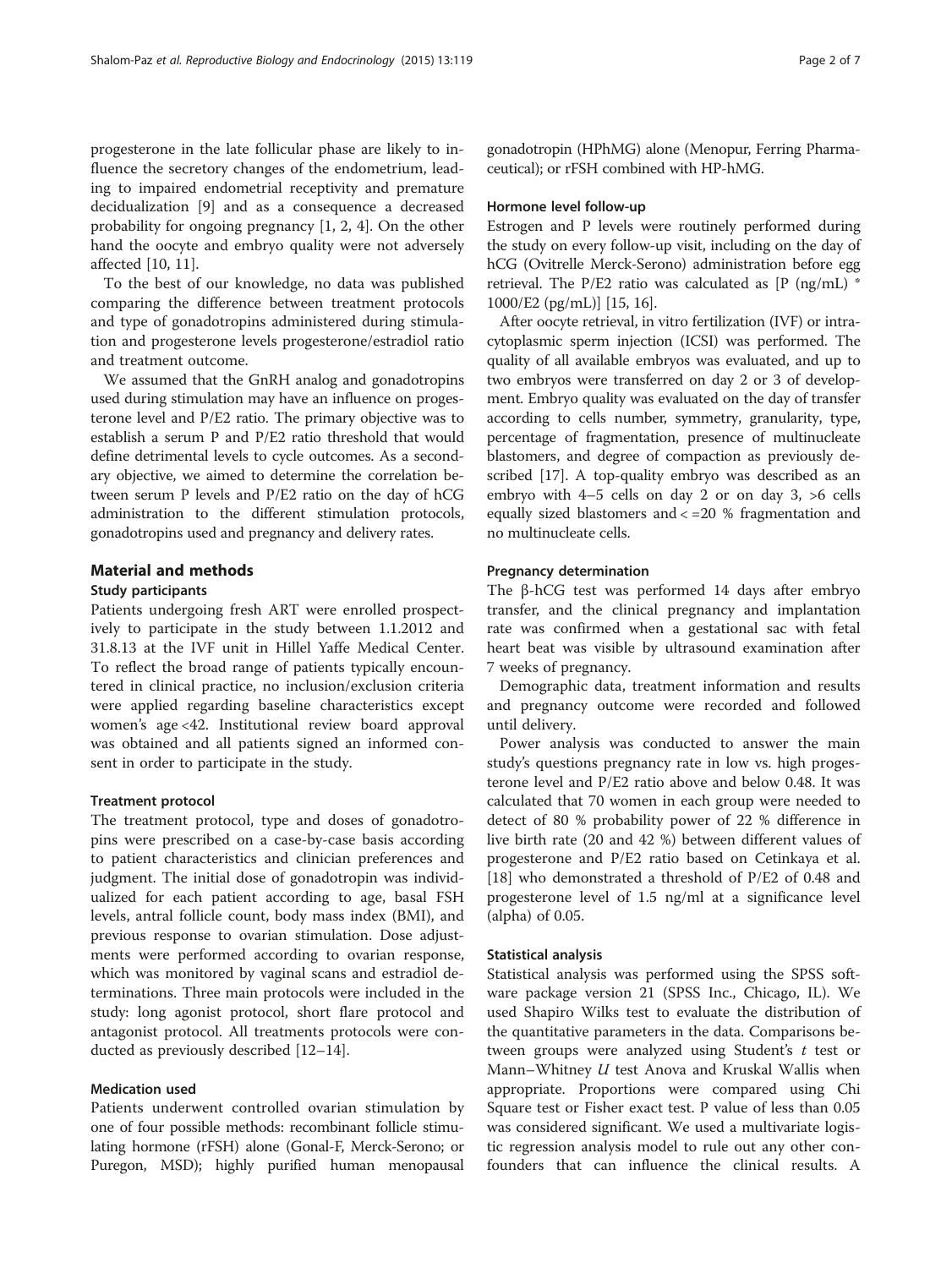receiver operating characteristics (ROC) analysis was performed to determine the most efficient cut-off values for the P/E2 ratio to discriminate between successful and unsuccessful IVF/ICSI-ET outcomes. The highest value of the area under the curve (AUC) was determined.

## Results

One hundred thirty nine patients were enrolled in the study. The main characteristics of the group including the cause of infertility and treatment protocols are presented in Table 1.

Comparing the 3 different protocols we could not find any difference in the P level on hCG stimulation day, however, estradiol and P/E2 ratio were significantly lower in the long agonist protocol compare with antagonist protocol  $1757.7 \pm 923.2$  vs.  $1342.9 \pm 1223$ ;  $P = 0.003$ 

and  $0.48 \pm 0.31$  vs.  $0.83 \pm 0.87$ ;  $P = 0.038$ ). Concomitantly, the endometrium was significantly thicker in the long agonist group compare with short and antagonist. On the other hand, significantly more TOP quality embryos were achieved in the antagonist group (Table 1).

Comparing the IVF treatment outcome in regards the gonadotropins used we could not demonstrate any significant difference between the r-FSH and HP (hMG) used in the different protocols of treatment beside embryo's quality (Table [2\)](#page-3-0).

According to ROC analysis, the P/E2 ratio which can predict live birth rate was found to be  $0.45$ ,  $AUC =$ 0.632,  $p = 0.006$  and 95 % Confidence Interval 0.525– 0.738 with sensitivity of 65.7 %; specificity of 62.7 %; and overall accuracy of 64 % (Fig. [1](#page-3-0)).

Table 1 The influence of 3 different protocols on treatment's parameters

|                            | Long-Ago ( $N = 55$ ) | Short-Ago $(N = 25)$ | Antagonist ( $N = 59$ ) | p                |
|----------------------------|-----------------------|----------------------|-------------------------|------------------|
| Age                        | $30.87 \pm 4.94$      | $37.00 \pm 5.40$     | $32.44 \pm 5.50$        | $*0.0001$        |
|                            |                       |                      |                         | $^{\circ}$ 0.002 |
| Cause of Infertility       |                       |                      |                         |                  |
| Mechanical                 | $3(5.5\%)$            | 4 (16.0 %)           | 8 (13.8 %)              |                  |
| PCO                        | 4 (7.3 %)             | 0                    | 4 (6.9 %)               |                  |
| Male                       | 26 (47.3 %)           | 6 (24 %)             | 20 (34.5 %)             |                  |
| Combined                   | $4(7.3\%)$            | 5 (20 %)             | $6(10.3\%)$             |                  |
| Unexplained                | 10 (18.2 %)           | 6(24%)               | 13 (22.4 %)             |                  |
| low ovarian reserve        | $1(1.8\%)$            | 2(8%)                | $2(3.4\%)$              |                  |
| endometriosis              | 7(12.7%)              | 0                    | 3(5.2%                  |                  |
| Other                      | $\overline{0}$        | 2(8%)                | $2(3.4\%)$              |                  |
| E2 (pmol/dl)               | $1757.7 \pm 923.2$    | $1498 \pm 763$       | $1342.9 \pm 1223$       | $*0.003$         |
| $P$ (ng/mL)                | $0.6787 \pm 0.3169$   | $0.7424 \pm 0.3619$  | $0.6925 \pm 0.3336$     | 0.66             |
| $P/E2$ ratio               | $0.48 \pm 0.31$       | $0.63 \pm 0.54$      | $0.83 \pm 0.87$         | $*0.038$         |
| Endometrial thickness (mm) | $10.8 \pm 2.3$        | $8.7 \pm 2.1$        | $9.5 \pm 2.2$           | $*0.031$         |
|                            |                       |                      |                         | $*0.003$         |
| Number of M2 oocytes       | $8.4 \pm 4.5$         | $5.0 \pm 3.0$        | $5.9 \pm 4.9$           | $*0.003$         |
|                            |                       |                      |                         | $*0.007$         |
| Number of 2PN              | $5.8 \pm 3.1$         | $3.7 \pm 2.2$        | $4.5 \pm 3.4$           | $*0.049$         |
|                            |                       |                      |                         | $*0.03$          |
| Fertilization rate         | $69.4 \pm 22.7$       | $77.6 \pm 20.05$     | $80.7 \pm 18.9$         | $*0.025$         |
| Cleavage rate              | $97.51 \pm 10.13$     | $100 \pm 0$          | $98.51 \pm 6.3$         | 0.23             |
| Number of Embryos transfer | $2.05 \pm 0.48$       | $2.2 \pm 0.77$       | $1.88 \pm 0.53$         | 0.064            |
| Treatment outcome          |                       |                      |                         |                  |
| Chemical pregnancy (%)     | 22 (40 %)             | 6(24%)               | 22 (37 %)               | 0.37             |
| Clinical pregnancy (%)     | 19 (34.5 %)           | 6 (24 %)             | 19 (32 %)               | 0.64             |
| Life birth rate (%)        | 17 (31 %)             | 4 (16 %)             | 14 (24 %)               | 0.34             |
| TOP Quality embryos (%)    | 42 (76 %)             | 22 (88 %)            | 56 (95 %)               | $*0.006$         |

Values are mean ± SD, n, or n/total (%). \* Statistical differences between Long vs. Antagonist # Statistical differences between Long vs. Short @ Statistical differences between Antagonist vs. Short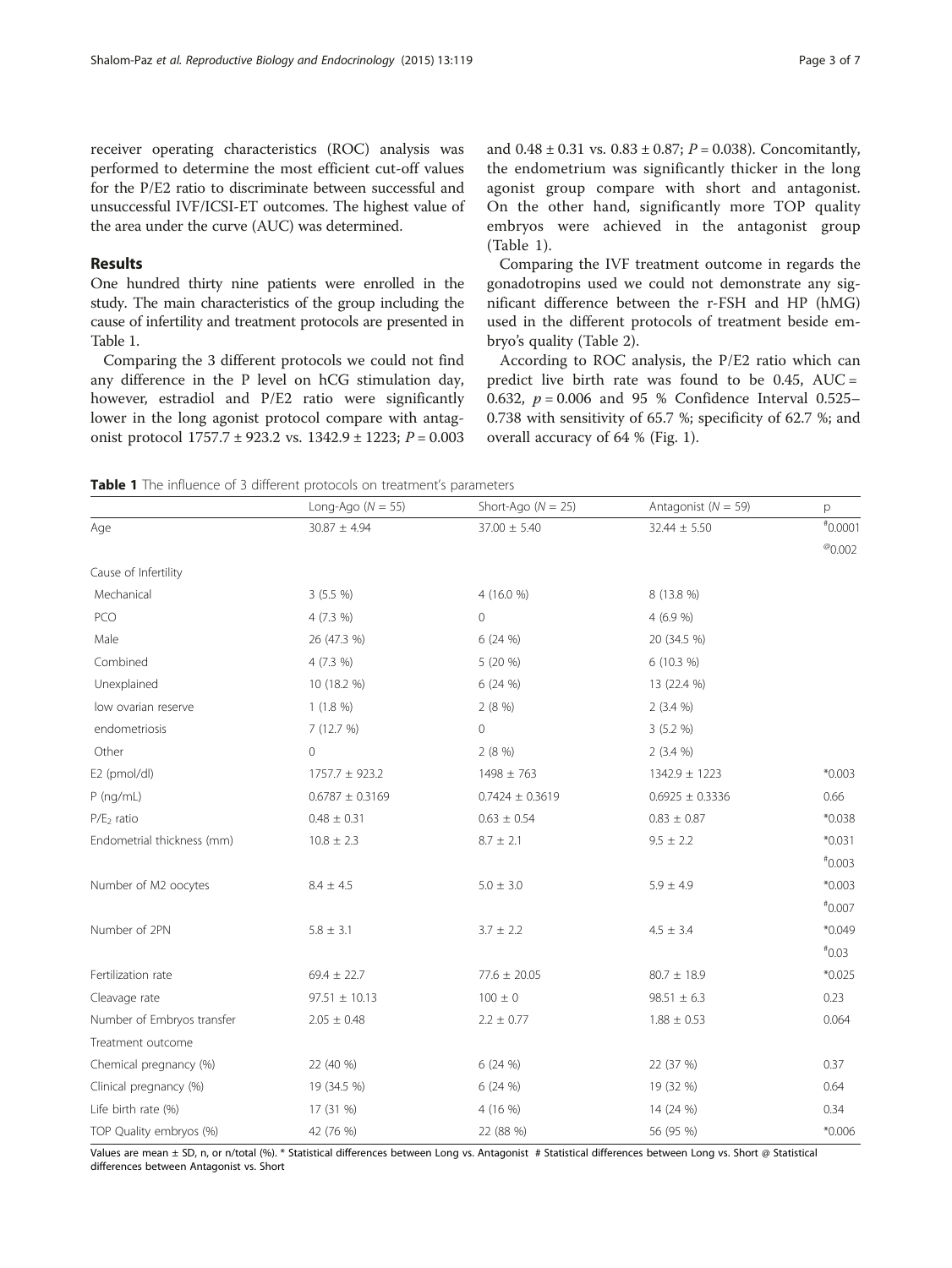|                             | $r$ -FSH ( $N = 77$ ) | hMG $(N = 45)$     | Combined Gonadotropins ( $N = 17$ ) | p                |
|-----------------------------|-----------------------|--------------------|-------------------------------------|------------------|
| E2 (pmol/dl)                | $1467.2 \pm 886.2$    | $1461.6 \pm 823.4$ | $2036.0 \pm 1892.6$                 | 0.45             |
| $P$ (ng/mL)                 | $0.71 \pm 0.34$       | $0.63 \pm 0.32$    | $0.77 \pm 0.28$                     | 0.28             |
| $P/E2$ ratio                | $0.73 \pm 0.79$       | $0.54 \pm 0.42$    | $0.59 \pm 0.42$                     | 0.33             |
| Endometrial thickness (mm)  | $9.9 \pm 2.3$         | $9.6 \pm 2.5$      | $10.2 \pm 2.2$                      | 0.68             |
| Number of M2 oocytes        | $7.2 \pm 4.4$         | $5.4 \pm 3.4$      | $8.9 \pm 6.8$                       | 0.05             |
| Number of 2PN               | $5.2 \pm 3.2$         | $3.9 \pm 2.6$      | $5.8 \pm 4.5$                       | 0.057            |
| Fertilization rate          | $77.04 \pm 20.2$      | $75.02 \pm 22.08$  | $70.7 \pm 23.8$                     | 0.63             |
| Cleavage rate               | $98.4 \pm 5.4$        | $99.26 \pm 4.9$    | $95.7 \pm 13.31$                    | 0.27             |
| Number of Embryos transfer  | $1.9 \pm 0.5$         | $2.1 \pm 0.65$     | $2.1 \pm 0.64$                      | 0.08             |
| Treatment outcome           |                       |                    |                                     |                  |
| Chemical pregnancy (%)      | 32 (42 %)             | 12 (27 %)          | 6(35%)                              | 0.25             |
| Clinical pregnancy rate (%) | 27 (35 %)             | 11(24%)            | 6(35%)                              | 0.45             |
| Live birth rate (%)         | 21 (27 %)             | $9(20\%)$          | 5(29%)                              | 0.61             |
| Quality (1 or $1 + 2$ )     | 70 (91 %)             | 38 (84 %)          | 12 (71 %)                           | $*0.038$ 1 vs. 3 |

<span id="page-3-0"></span>Table 2 Comparable results in different gonadotropins used for stimulation

Values are mean ± SD, n, or n/total (%). \*statistical significant between r-FSH vs. Combined Gonadotropins

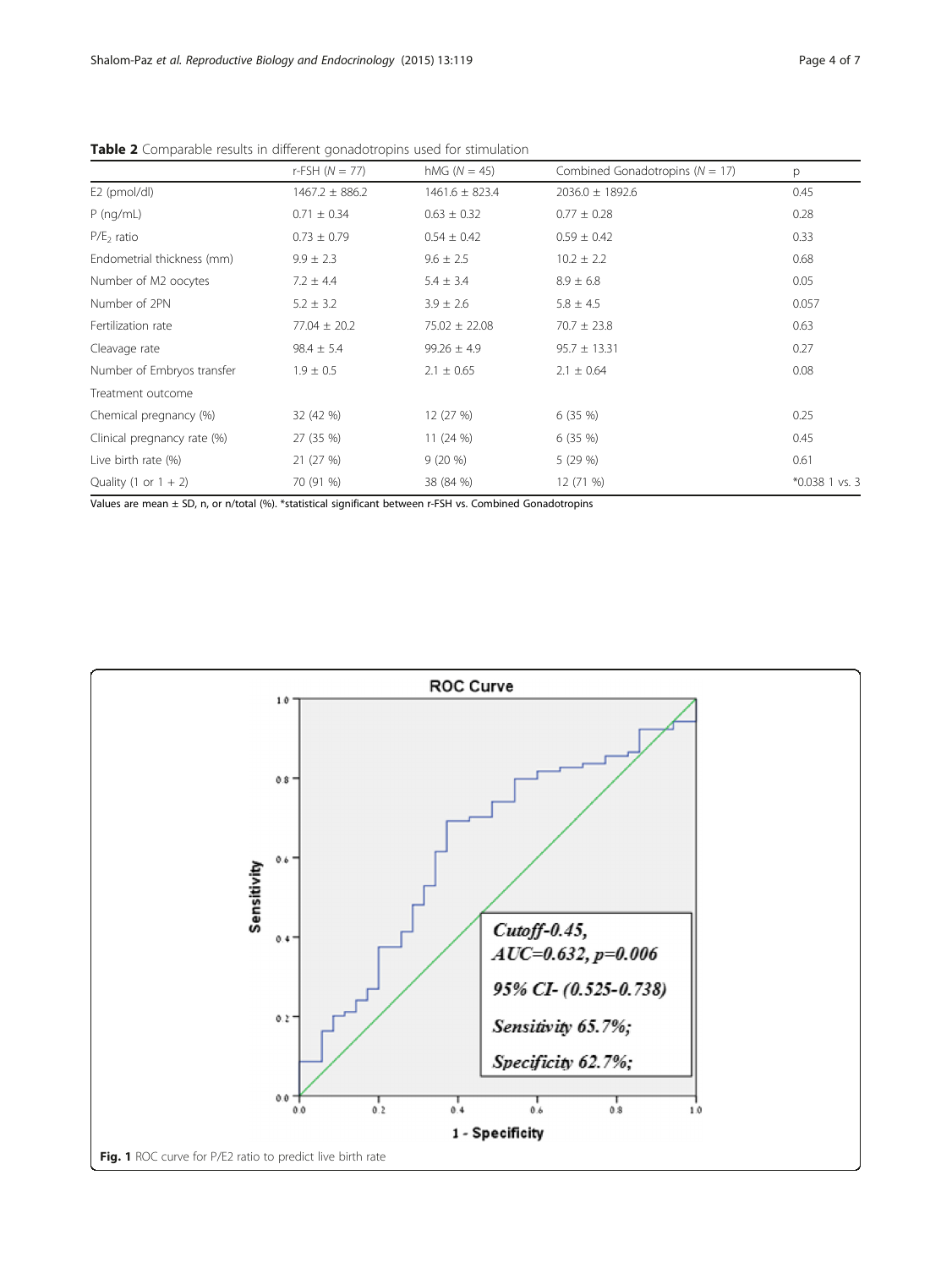We found that although TOP quality embryos, fertilization rate and cleavage rate were comparable, endometrial thickness, estradiol level on day of hCG, number of M2 oocytes collected, clinical pregnancy rate and most importantly live birth rate were significantly higher when P/E2 ratio was lower than 0.45 group (Table 3).

In Table 4, comparing the live birth to no deliveries cycles we could show that the only difference was found to be in the P and P/E2 ratio. However in both groups the progesterone level was in normal range.

We conducted a univariate analysis in order to predict a live birth rate. Taking into consideration P/E2 ratio, endometrial thickness, number of MII oocytes retrieved, type of gonadotrophins used, treatment protocol, total dosage of gonadotrophins and number of 2PN achieved, we found that the total dosage of gonadotrophins and progesterone level on hCG day were significantly correlated with good pregnancy outcome.

Multivariate Logistic regression model was conducted on the basis of the univariate analysis. We included parameters that reduce multi-collinearity, such as age, endometrial thickness, number of MII oocytes retrieved and number of 2PN, P/E2 ratio and P/E2 ratio <0.45. We found that the P/E2 ratio <0.45 increased the chance for live birth with odds ratio of 2.8,  $p = 0.021$ ,  $95 \% CI = 1.18 - 7.07.$ 

## **Discussion**

In this study we evaluated prospectively the association between treatment protocol, gonadotropins used and the level of progesterone and P/E2 ratio on day of hCG administration for ovulation and their impact on treatment outcome and pregnancy and delivery rate. ROC analysis

Table 3 Measurements for ratio  $p/E_2 \leq 0.45$ 

|                            | $P/E_2 \le 0.45$    | $P/E_2 > 0.45$      | р           |
|----------------------------|---------------------|---------------------|-------------|
|                            | $(n=63)$            | $(N = 76)$          |             |
| E2 (pmol/dl)               | $2032.5 + 1182.3$   | $1122.5 + 697.7$    | P < 0.001   |
| $P$ (ng/mL)                | $0.5492 \pm 0.2379$ | $0.8177 \pm 0.3483$ | P < 0.001   |
| Endometrial thickness (mm) | $103 + 21$          | $9.6 + 2.5$         | $P = 0.037$ |
| Number of M2 oocytes       | $8.62 \pm 5.04$     | $5.35 \pm 3.64$     | P < 0.001   |
| Number of 2PN              | $5.98 \pm 3.49$     | $3.95 \pm 2.82$     | P < 0.001   |
| Fertilization rate         | $72.6 \pm 21.9$     | $78.2 + 20.38$      | $P = 0.15$  |
| Cleavage rate              | $98.7 + 4.23$       | $98.1 + 9.6$        | $P = 0.60$  |
| Number of Embryos transfer | $2.11 \pm 0.48$     | $1.92 + 0.63$       | $P = 0.033$ |
| Treatment outcome          |                     |                     |             |
| Chemical pregnancy         | 27 (42.9 %)         | 23 (30.3 %)         | $P = 0.16$  |
| Clinical pregnancy         | 25 (39.7 %)         | 19 (25 %)           | $P = 0.07$  |
| Live birth rate            | 23 (36.5 %)         | 12 (15.8 %)         | $P = 0.006$ |
| TOP quality embryos        | 56 (88 %)           | 64 (84 %)           | $P = 0.47$  |

Values are mean  $\pm$  SD, n, or n/total (%)

Table 4 Comparison between delivered and non-delivered group

|                                           | No live born     | Life born                   | $\mathcal{D}$ |
|-------------------------------------------|------------------|-----------------------------|---------------|
|                                           | $n = 104$        | $n = 35$                    |               |
| Age                                       | $33.0 \pm 5.9$   | $31.4 \pm 4.8$              | $P = 0.15$    |
| E2 (pmol/dl)                              | 1545.26 + 1128.4 | $1504.3 + 776.49$           | $P = 0.64$    |
| $P$ (ng/mL)                               | $0.73 \pm 0.34$  | $0.57 + 0.26$               | $P = 0.016$   |
| $P/E2$ ratio                              | $0.72 + 0.73$    | $0.47 + 0.33$               | $P = 0.020$   |
| Endometrial thickness (mm)                | $9.86 \pm 2.43$  | $9.96 \pm 2.08$             | $P = 0.80$    |
| Number of M2 oocytes                      | $6.66 + 4.62$    | $7.34 + 4.64$               | $P = 0.39$    |
| Number of 2PN                             | $4.65 \pm 3.24$  | $5.5 \pm 3.4$               | $P = 0.17$    |
| Fertilization rate                        | $74.28 \pm 22.1$ | $79.6 \pm 17.9$             | $P = 0.28$    |
| Cleavage rate                             | $99.1 \pm 8.5$   | $99.2 \pm 3.84$             | $P = 0.49$    |
| Number of Embryos<br>transfer             | $2.01 \pm 0.58$  | $2.00 \pm 0.54$             | $P = 0.76$    |
| Protocol                                  |                  |                             |               |
| Long                                      | 38 (69 %)        | 17 (31 %)                   |               |
| Short                                     | 21 (84 %)        | 4 (16 %)                    | $P = 0.34$    |
| Antagonist                                | 45 (76.3 %)      | 14 (23.7 %)                 |               |
| Total gonadotropin<br>dose median (range) | 1500 (130-4000)  | 1300 (750-3000) $P = 0.012$ |               |

Values are mean  $\pm$  SD, n, or n/total (%)

established a cutoff value predicting a threshold which distinguish between live birth and non-live birth cycles. We demonstrated that a P/E2 ratio with a cutoff <0.45 was predictive for live birth with total accuracy of 64 %. In Table 4, comparing the live birth to no deliveries cycles we could show that the only difference was found to be in the P and P/E2 ratio, however in both groups the progesterone level was in normal range, however significantly lower in the group of live birth. Elgindy et al. suggested a cutoff of 0.55 to predict clinical pregnancy in agonist cycles [[16](#page-5-0)]. Others suggested cut-offs of  $P/E2 < 0.48$  to achieve higher pregnancy and deliveries rates, which is relatively similar to our result, however they analyzed antagonist cycles only [[18](#page-5-0)]. As far as we know this is the only study that analyze prospectively different protocols and determined a general cutoff regardless the treatment protocol treated.

We found that neither the treatment protocol nor the gonadotropins used had influence on the pregnancy outcome. The Progesterone and Progesterone/Estradiol ratio were statistically lower in the long agonist protocol. However, there was no impact on embryo quality in the antagonist protocol although P/E2 was significantly higher. This finding is in agreement with previous studies which demonstrated that high P/E2 ratio has no effect on oocytes and embryo's quality [\[19](#page-6-0), [20\]](#page-6-0).

The association between hormone levels and pregnancy results in IVF-ICSI cycles are still investigated as the main focus of the clinical aspect of pregnancy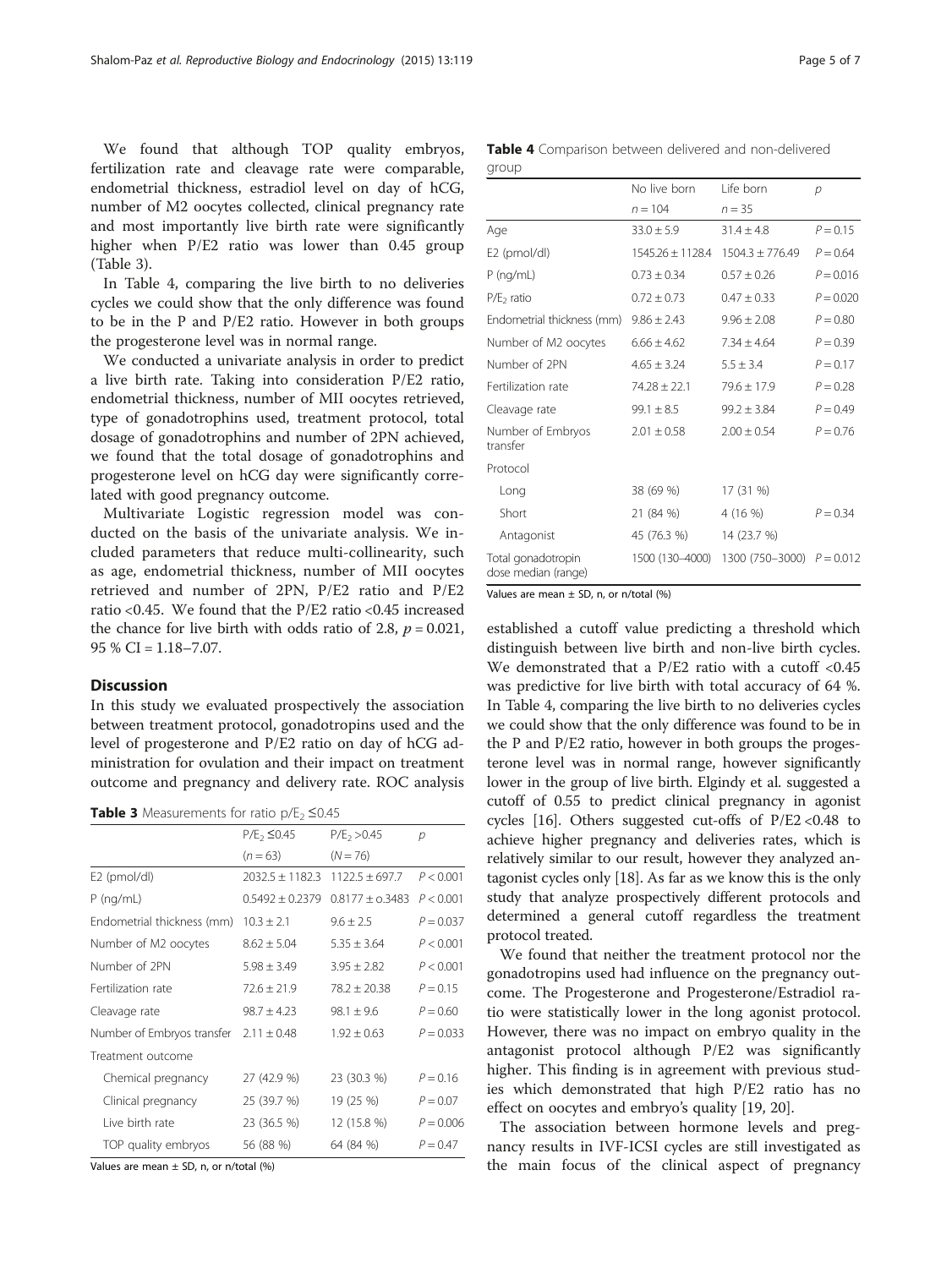<span id="page-5-0"></span>outcome. It is well accepted that one of the rate limiting steps to achieve live birth is the window of implantation. A current view is that the optimal synchronization between decidualization, receptivity and embryo's invasion are reflected in that particular narrow phase. In IVF-ET cycles, we occasionally cause supra-physiological estrogen and progesterone levels, which are source of variations and alterations for oocytes and embryo quality, endometrial thickness and receptivity, and therefore, impairs pregnancy and delivery rates [\[21](#page-6-0)–[23\]](#page-6-0).

Contrary to the above said, in the study of Requena et al., analyzed retrospectively 2850 cycles of high responders' women, they aimed to determine the influence of high progesterone levels on clinical outcomes in the context of high ovarian response. Interestingly, contradicting other studies mentioned above, including our study, they demonstrated that increased progesterone levels was correlated with high estradiol levels and did not have any detrimental effect on cycle outcome [\[24](#page-6-0)].

Bourgain et al. describe different luteal proliferative changes comparing stimulated cycles and natural cycles. In the stimulated cycles unfavorable effect was demonstrated during the early luteal phase and they were corrected during the late luteal phase [[25\]](#page-6-0). In agreement, Elgindy et al. in their study they revealed that endometrial receptivity could not be the only mechanism to alter implantation. They describe different implantation rate between cleavage stage embryo transfer and blastocysts transfer. In this study they showed lower implantation rate on day 3 transfer which was completely recovered when embryos were transferred as blastocysts [\[26\]](#page-6-0). Probably the adverse effect of P/E2 in stimulated cycles were corrected waiting longer for day 5 transfer and by that overcoming the miss match of receptivity.

In our study we evaluated the correlation of P/E2 with different protocols and we followed the delivery rate, by that we created more generalized information, however this study was not randomized study.

Our conclusion is that  $P/E2$  ratio <0.45 may be a good prognostic factor for delivery rate in the main 3 protocol used in IVF-ICSI cycles. Different gonadotropins used may have no impact on P/E2 ratio and cycle outcome. A large cohort study may lighten the influence of different protocols of stimulation on P/E2 ratio and live birth rate.

#### Competing interests

The authors declare that they have no competing interests.

#### Authors' contributions

ESP performed the statistical analyses and wrote the draft; NA performed patient's recruitment and assisted with data interpretation; NS assisted with manuscript revision; MM assisted with data interpretation and manuscript revision; AE designed the study and helped draft the manuscript. All authors read and approved the final manuscript.

#### Acknowledgments

We would like to thank Mrs. Ronit Leiba for the skilled statistical analysis.

#### Received: 30 July 2015 Accepted: 13 October 2015 Published online: 05 November 2015

#### References

- 1. Venetis CA, Kolibianakis EM, Bosdou JK, Tarlatzis BC. Progesterone elevation and probability of pregnancy after IVF: a systematic review and meta-analysis of over 60 000 cycles. Hum Reprod Update. 2013;19(5):433–57.
- 2. Bosch E, Valencia I, Escudero E, Crespo J, Simon C, Remohi J, et al. Premature luteinization during gonadotropin-releasing hormone antagonist cycles and its relationship with in vitro fertilization outcome. Fertil Steril. 2003;80(6):1444–9.
- 3. Al-Azemi M, Kyrou D, Kolibianakis EM, Humaidan P, Van Vaerenbergh I, Devroey P, et al. Elevated progesterone during ovarian stimulation for IVF. Reprod Biomed Online. 2012;24(4):381–8.
- Azem F, Tal G, Lessing JB, Malcov M, Ben-Yosef D, Almog B, et al. Does high serum progesterone level on the day of human chorionic gonadotropin administration affect pregnancy rate after intracytoplasmic sperm injection and embryo transfer? Gynecol Endocrinol. 2008;24(7):368–72.
- 5. Kyrou D, Al-Azemi M, Papanikolaou EG, Donoso P, Tziomalos K, Devroey P, et al. The relationship of premature progesterone rise with serum estradiol levels and number of follicles in GnRH antagonist/recombinant FSHstimulated cycles. Eur J Obstet Gynecol Reprod Biol. 2012;162(2):165–8.
- 6. Younis JS, Haddad S, Matilsky M, Ben-Ami M. Premature luteinization: could it be an early manifestation of low ovarian reserve? Fertil Steril. 1998;69(3):461–5.
- 7. Lee FK, Lai TH, Lin TK, Horng SG, Chen SC. Relationship of progesterone/ estradiol ratio on day of hCG administration and pregnancy outcomes in high responders undergoing in vitro fertilization. Fertil Steril. 2009;92(4):1284–9.
- 8. Lai TH, Lee FK, Lin TK, Horng SG, Chen SC, Chen YH, et al. An increased serum progesterone-to-estradiol ratio on the day of human chorionic gonadotropin administration does not have a negative impact on clinical pregnancy rate in women with normal ovarian reserve treated with a long gonadotropin releasing hormone agonist protocol. Fertil Steril. 2009;92(2):508–14.
- 9. Bourgain C, Devroey P. The endometrium in stimulated cycles for IVF. Hum Reprod Update. 2003;9(6):515–22.
- 10. Hofmann GE, Bentzien F, Bergh PA, Garrisi GJ, Williams MC, Guzman I, et al. Premature luteinization in controlled ovarian hyperstimulation has no adverse effect on oocyte and embryo quality. Fertil Steril. 1993;60(4):675–9.
- 11. Fanchin R, de Ziegler D, Taieb J, Hazout A, Frydman R. Premature elevation of plasma progesterone alters pregnancy rates of in vitro fertilization and embryo transfer. Fertil Steril. 1993;59(5):1090–4.
- 12. Albano C, Felberbaum RE, Smitz J, Riethmuller-Winzen H, Engel J, Diedrich K, et al. Ovarian stimulation with HMG: results of a prospective randomized phase III European study comparing the luteinizing hormone-releasing hormone (LHRH)-antagonist cetrorelix and the LHRH-agonist buserelin. European Cetrorelix Study Group. Hum Reprod. 2000;15(3):526–31.
- 13. Gelety TJ, Pearlstone AC, Surrey ES. Short-term endocrine response to gonadotropin-releasing hormone agonist initiated in the early follicular, midluteal, or late luteal phase in normally cycling women. Fertil Steril. 1995;64(6):1074–80.
- 14. Hughes EG, Fedorkow DM, Daya S, Sagle MA, Van de Koppel P, Collins JA. The routine use of gonadotropin-releasing hormone agonists prior to in vitro fertilization and gamete intrafallopian transfer: a meta-analysis of randomized controlled trials. Fertil Steril. 1992;58(5):888–96.
- 15. Younis JS, Matilsky M, Radin O, Ben-Ami M. Increased progesterone/estradiol ratio in the late follicular phase could be related to low ovarian reserve in in vitro fertilization-embryo transfer cycles with a long gonadotropin-releasing hormone agonist. Fertil Steril. 2001;76(2):294–9.
- 16. Elgindy EA. Progesterone level and progesterone/estradiol ratio on the day of hCG administration: detrimental cutoff levels and new treatment strategy. Fertil Steril. 2011;95(5):1639–44.
- 17. Alikani M, Calderon G, Tomkin G, Garrisi J, Kokot M, Cohen J. Cleavage anomalies in early human embryos and survival after prolonged culture in-vitro. Hum Reprod. 2000;15(12):2634–43.
- 18. Cetinkaya ES, Berker B, Aytac R, Atabekoglu C, Sonmezer M, Ozmen B. The value of the progesterone-to-estradiol ratio on the day of hCG administration in predicting ongoing pregnancy and live birth rates in normoresponders undergoing GnRH antagonist cycles. Eur J Obstet Gynecol Reprod Biol. 2013;170(2):452–7.